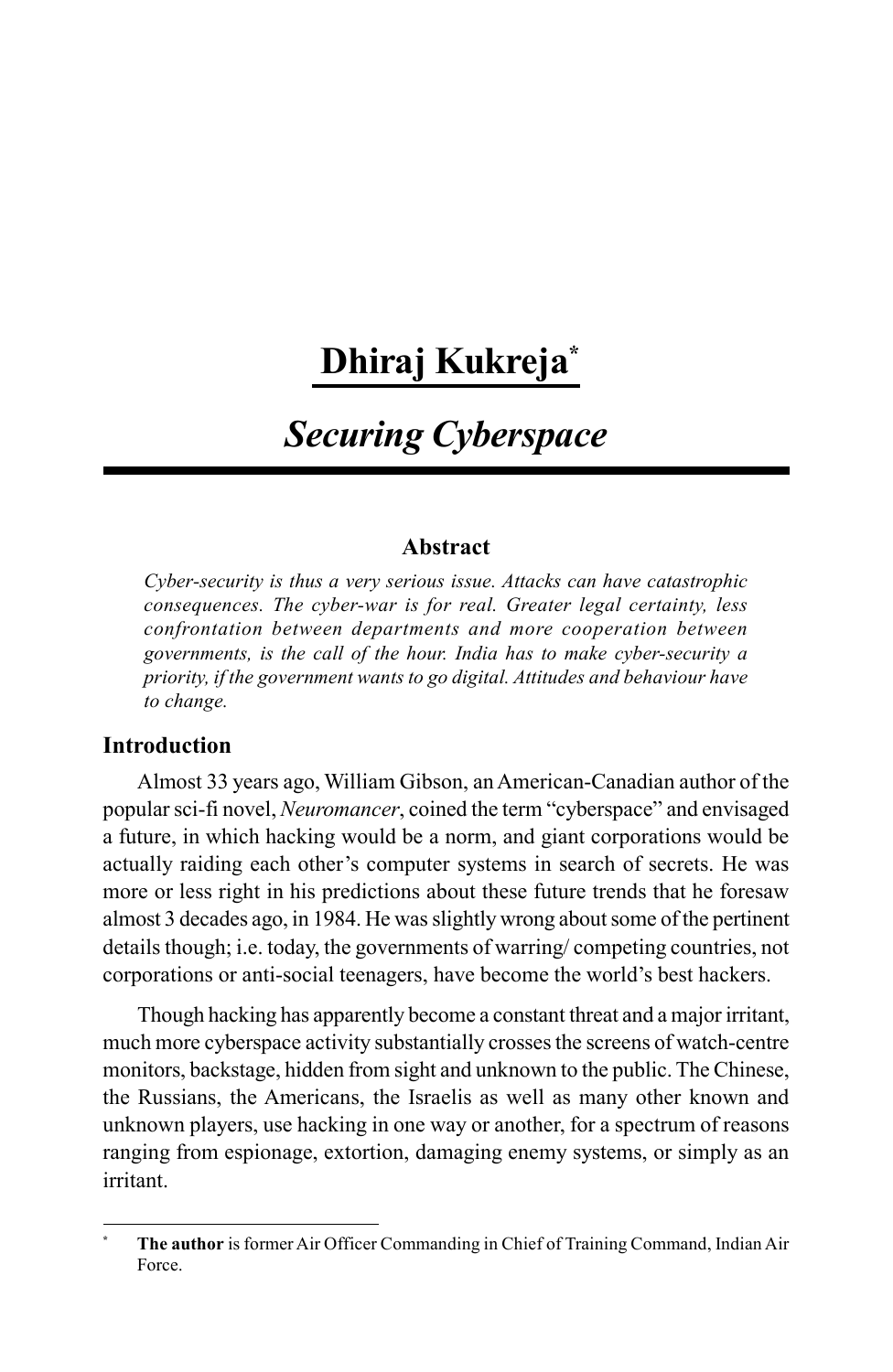A very recent example of just such an hacking event was detected on 23 November 2016, when Symantec, an American antivirus firm, announced the discovery of a piece of software called 'Regin' (the arbitrarily chosen name comes from a text string found in the bug's innards), which it had found lurking on computers in Russia, Saudi Arabia and several other countries, sniffing for secrets. Its sophistication and stealth led Symantec to conclude that it must have been written by a nation-state. Another recent malware attack, which surfaced on the 12 May 2017, caught the world's attention was called the ransomware 'WannaCry'. It broke new ground and showed how digitally vulnerable we actually are.

## **History of Malware / Ransomware**

Working out who has created a piece of malware is not easy. Unfortunately, computer code has no identity or nationality. Programmers sometimes leave hints, or use suggestive phrases, but these cannot be considered as actual proof that they were the creators. The targets, on the other hand, can provide substantial clues as to the origin, as can comparisons with known, existing malware. 'Regin', so far, is only the latest in a long line of known government-sponsored malware (see table).

#### What did you expect, an exploding pen? Selected government malware

| Year<br>discovered | <b>Malware</b>        | <b>Possible source</b> |  |  |
|--------------------|-----------------------|------------------------|--|--|
| 2006               | Greek Vodafone hack ? |                        |  |  |
| 2010               | Stuxnet               | <b>US and Israel</b>   |  |  |
| 2010               | Aurora                | China                  |  |  |
| 2012               | Flame                 | <b>US and Israel</b>   |  |  |
| 2013               | <b>Red October</b>    | <b>Russia or China</b> |  |  |
| 2014               | <b>DarkHotel</b>      | South Korea            |  |  |
| 2014               | Uroburos              | Russia                 |  |  |
| 2014               | <b>The Mask</b>       | 7                      |  |  |
| 2014               | Regin                 | <b>Britain and US</b>  |  |  |

*Source:* The Economist, 27 November 2014.

The most infamous of malwares, in the above list, is 'Stuxnet', discovered in 2010, which was designed, almost certainly by America and Israel, to hijack industrial-control systems. It was deployed against Iran's nuclear installations, and destroyed centrifuges that were being used to enrich uranium. This sort of direct sabotage carried out by Stuxnet was most unusual, as most government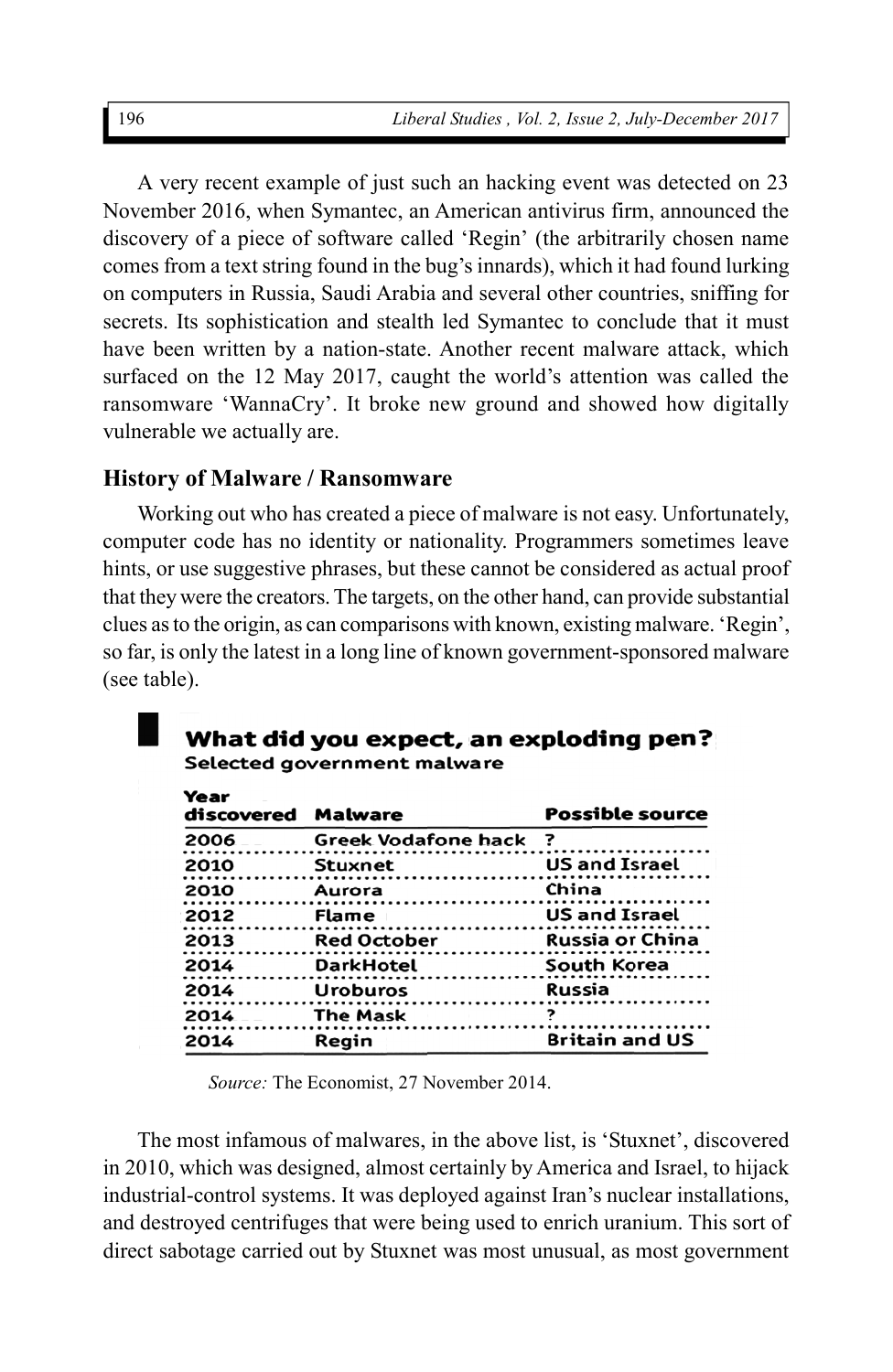malware that security researchers know about, are generally designed for gathering information rather than sabotaging systems. In 2006, for instance, it emerged that someone had hacked electronic equipment belonging to Vodafone's Greek subsidiary and eavesdropped on the mobile-phone conversations of the Greek cabinet. Such information-gathering attacks, can however, also inflict damage; China has a long history of pilfering military secrets from foreign computers (vigorously denied by them as can be expected). Unlike the vast surveillance dragnets revealed by Edward Snowden, a former American contractor who leaked thousands of secret documents in 2013, these computerised bugs are tailored and aimed at defined targets, to gather information.

WannaCry, one of the latest but definitely not the last, in a long list of malware, surfaced on 12 May 2017, exploiting weaknesses in older versions of Windows, especially Windows XP. It locked down computers and servers, demanding a hefty ransom for unlocking them. The National Security Agency (NSA) of USA was the first to notice this weakness of the Windows operating systems, but did not share this valuable information with the world. Instead, it developed tools to exploit this weakness, where and when required. Unfortunately for them, these tools in turn were hacked and taken over by a group, in mid-2016. The creators of WannaCry used these very tools to infiltrate the systems in about 150 countries. The ransom demanded payments in bitcoins, (cryptocurrency) equivalent to about 300-600 USD. A North Korea based group, the Lazarus Group, is suspected for initiating this latest attack; this group is also reportedly associated with earlier attacks on the South Korean Government in 2009-12, the Sony Pictures in 2014, and the heist on the Bangladesh Bank earlier this year, when about \$ 81 million was siphoned off from the bank. In this latest attack, it is suspected that the group was also holding to ransom the Disney Pictures for a yet unreleased movie.

Ransomware is not a new phenomenon. The first recorded attack was in 1989, distributed on floppy disks, via post. The floppy disks were supposedly distributed to measure an individual's risk of susceptibility to AIDS, but instead had an embedded virus that encrypted all data once the PC was restarted 90 times. Another ransomware, the CryptoLocker was probably the most prominent and the most damaging, and had affected more than 250,000 computers between September 2013 and November 2013. The perpetrators made millions before the virus was destroyed in 2014, in a concerted worldwide effort. After the CryptoLocker was taken down, clones appeared and became active between 2014 and 2016 as CryptoWall and TorrentWall. By mid-2015, CryptoWall had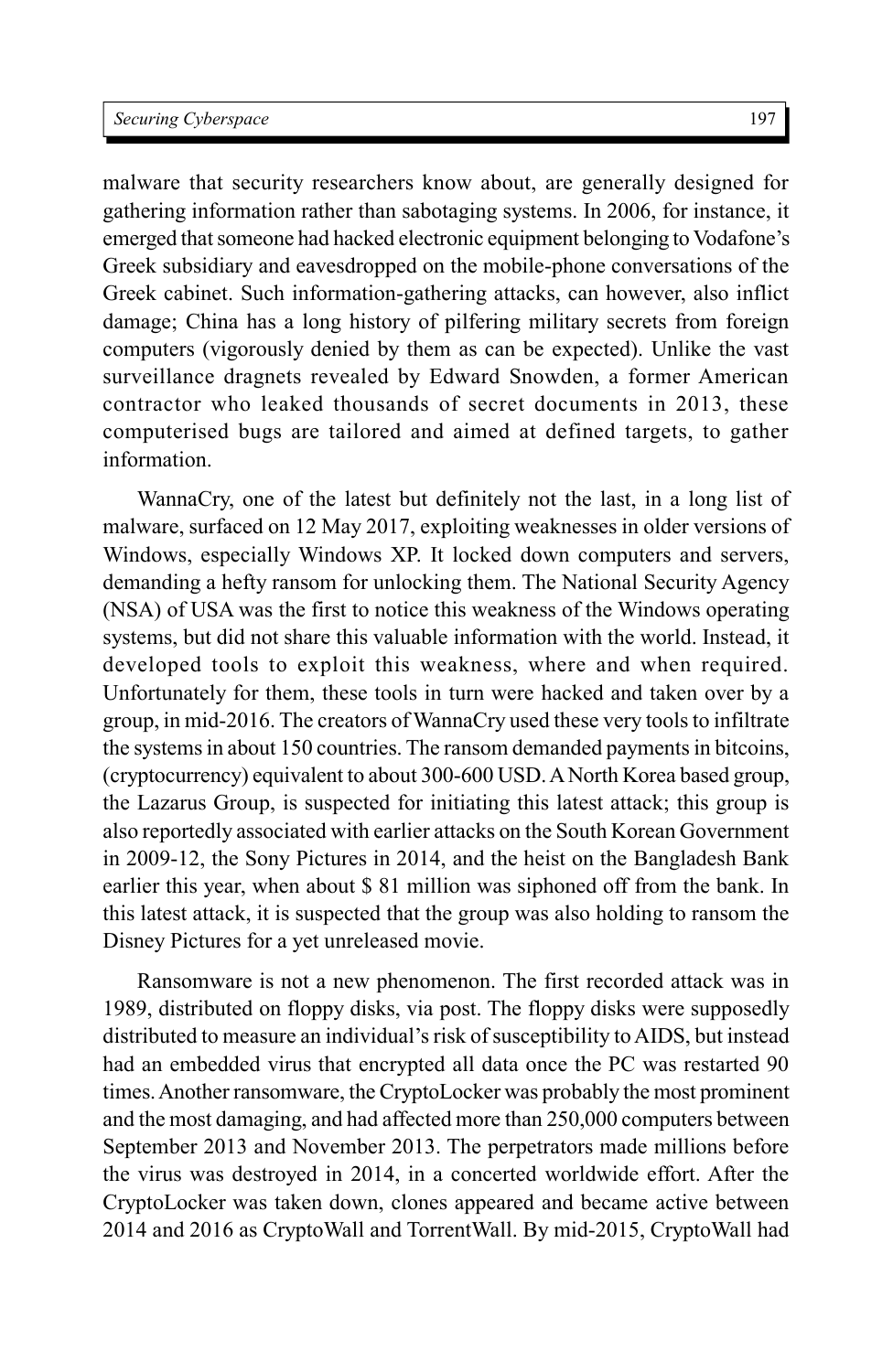extorted in an excess of \$ 18 million! There are other ransomwares, TeslaCrypt or Alpha Crypt, Locky, Petya, and Jigsaw, which, as per reports, continue to be active in some form or the other, extorting money in bitcoins, through PayPal or direct payments in bank accounts.

## **Cyber-Security: Is it a Myth?**

Computer security is a contradiction of terms, in itself. As mentioned above, in the past year alone, , cyber-thieves have managed to steal \$81 million from the Bangladesh Bank; almost derail a major economic transaction between two IT giants, Yahoo and Verizon,; and now allegations are flying high about Russian hackers having interfered in the last US presidential elections. Besides, though not so well known, there looms the threat of black markets, where computerised extortion, hacking-for hire and disposal of stolen digital goods, are the norm. The problems can only get from bad to worse!

Another major issue is the detection of the author of a piece of malware, which is not at all as easy as it appears. This difficulty makes cyber-espionage and cyber-heists so very attractive. The other problem is that modern software is so complex, that it is riddled with major security lapses, most of which can be unfortunately, exploited from a safe distance. Once a hole is found in the fabric of the software, the data can easily and cheaply be smuggled out and sent around the world, in a matter of seconds!

Increasingly, nowadays, computers are not just dealing with abstract data like credit card details, but also with real world objects like automobiles, aircrafts and even the vulnerable human body. Hackers have already displayed their skills by their ability to remotely take over cars that are connected with the internet, and even pacemakers installed in the human body! It is tempting to believe that further advancement of technology resulting from this call for heightened security awareness, may solve some of the the security problems, but there appears to be no fool-proof way to make computers completely safe.

Computers generally run on software that is immensely complicated and intricate. Across all its products, Google manages about two billion lines of source code; so much of information that errors seem inevitable, therein. An average programme has 14 separate vulnerabilities, each of which is a potential point of illegal entry, waiting to be exploited. It is almost next to impossible to shut down every illicit entry point. "The attackers have to find one weakness," says Kathleen Fisher, a computer scientist at Tufts University in Massachusetts, "while the defenders have to plug every single hole, including the ones they do not know about."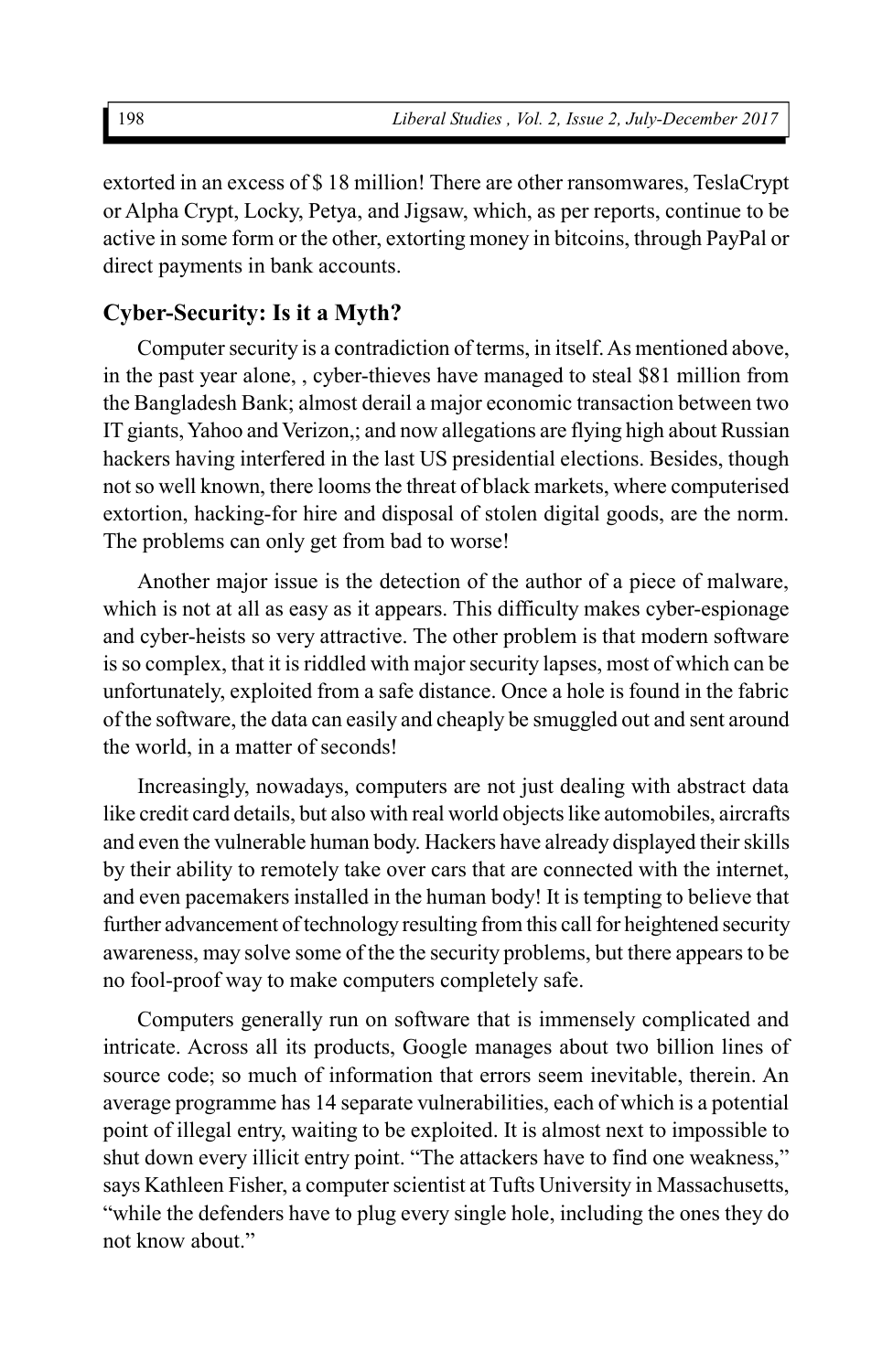The problems lie just not with hacking into software, but even in the manufacture of computers. All modern computers work on chips, which are typically designed by one company, manufactured by another, and mounted by yet another, who mounts it alongside other chips, which may also have been procured from other firms. Peter Singer, a fellow at New America, a think-tank, mentions of a fault detected in 2011, in some of the transistors of a chip, onboard US Navy helicopters. If the bug had not been detected, the helicopters would not have been able to fire its missiles. Investigations revealed that the chip had been manufactured in China, but could not point a definitely accusing finger on whether the fault was accidental or intentional!

Most hackers do not have the resources required to fiddle around with chip designs and manufacture, hence hacking is either an undemanding show of mischief or a criminal act, which is actually also easier. Stolen credit card details are sold in the 'black market' in cyber space in batches of thousands at a time; data dealers sell information on weaknesses detected in software; ransomware is available not just for purchase, but also can be rented by the hour. The market is so sophisticated that coding skills are optional. The total cost of hacking is anybody's guess, but it is only going to get worse, because the scope is increasing with the development of "Internet of Things" (IoT), which will computerise everything from cars to power meters to toys to homes and medical devices. The increasing computer and cyberspace insecurity, however, has triggered companies, academics and governments into action.

In cyberspace, it is not just hacking that the world has to deal with. The scourge of modern times, terrorism, is also utilising cyberspace to its advantage. As long as there have been data networks, people have exploited them to their advantage. The French mechanical telegraph system was corrupted in 1834 in a bond-trading fraud, which went undetected for two years! The internet today, is the most powerful network of all, with billions of users and unlimited processing capacity; it should be of no surprise to anyone that it has come in the focus of wrongdoers.

The internet is enabling terrorists and promoting their activities at an exponential rate; a speed that has caught the security agencies off-guard. The use of cyberspace has become even more refined since 2014, when the IS established its caliphate in parts of Syria and Iraq. The ubiquity of internet has been used by the IS to hawk its propaganda online to recruit followers, promote its ideology, proclaim its social and military achievements, and spread fake news about the non-believers, the *kafirs*. Similar is the case with other groups, be they in the Middle East, South East Asia, India, or Afghanistan.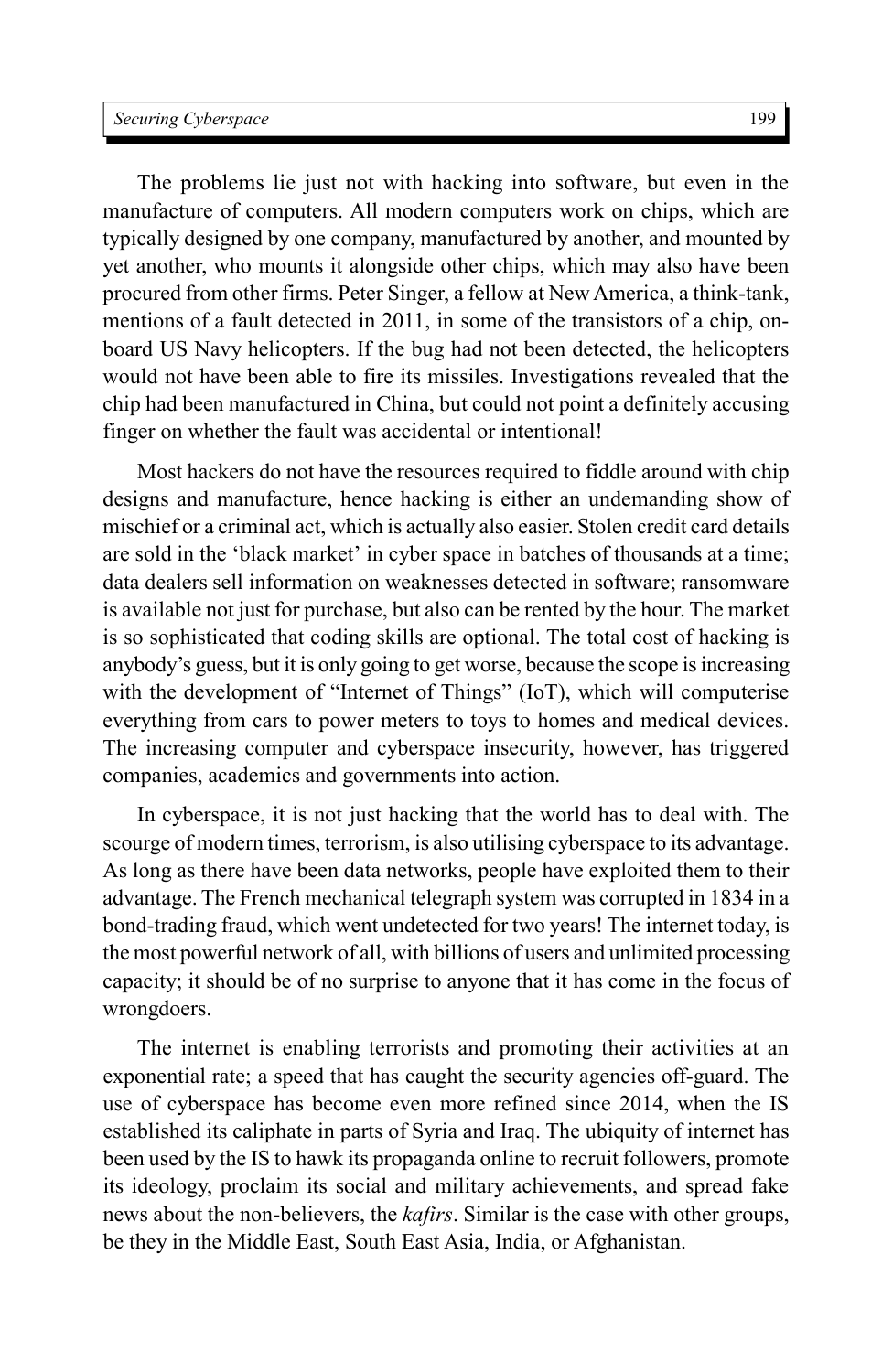# **Enhancing Cyber Security**

The biggest challenge facing the governments and the corporate world, which are the main bodies under attack by hackers for whatever reasons, is the availability of qualified cyber warriors, in sufficient numbers. Even as this piece is being written, there is news of another massive attack on computer systems in many countries around the world, akin to the earlier WannaCry ransomware, indicating that the kill-switch for the previous attack was not nearly as effective as previously thought. Hostile computer activity from spies, saboteurs, competitors, and criminals has given rise to an army of defenders, more in the corporations and comparatively lesser in the government cyber units. The demand for specialists, however, has far outpaced the number who can do the job, leading to a staff crunch, especially in the government units, which are more susceptible to poaching.

So how does one get the cyberspace more secure? Most cyber expertise remains in the private sector, where companies are seeing a substantial part of their budget diverted towards security products and services. Depending upon the nature of the threat, private companies are bidding for cyber talent, but recruitment and retention continue to remain a challenge. A graduate with a good computer studies degree can walk into a high six-figure salary, with an equivalent amount as a golden handshake, which would be several times higher than what a government agency would be likely to offer.

It would be prudent to accept that one's computer systems are vulnerable to an attack, and will be attacked, more sooner than later; the strategy against such an attack could be either passive or active. The former method is essentially target hardening, which largely consists of the use of various technologies and products, for example, firewalls, cryptography, intrusion detection, and standard safety procedures, such as those governing outside dial-in or reconstitution and recovery, with an aim to protect the assets. By definition, passive defence does not impose serious risk or penalty on the attacker. On the other hand, active defence, by definition, imposes serious risk or penalty on the attacker. Risk or penalty may include identification and exposure, investigation and prosecution, or pre-emptive or counter attacks. This is a task, easier said than done, since most attackers remain behind a shroud of anonymity.

A basic approach is to design the system to be secure from an attack, right from its conception. Unfortunately, for a vast majority of IT systems, security has not been a major design criterion, if it was considered at all; even the original Advanced Research Projects Agency Network (ARPARNET), developed by the US Department of Defence, was considered susceptible to attacks due to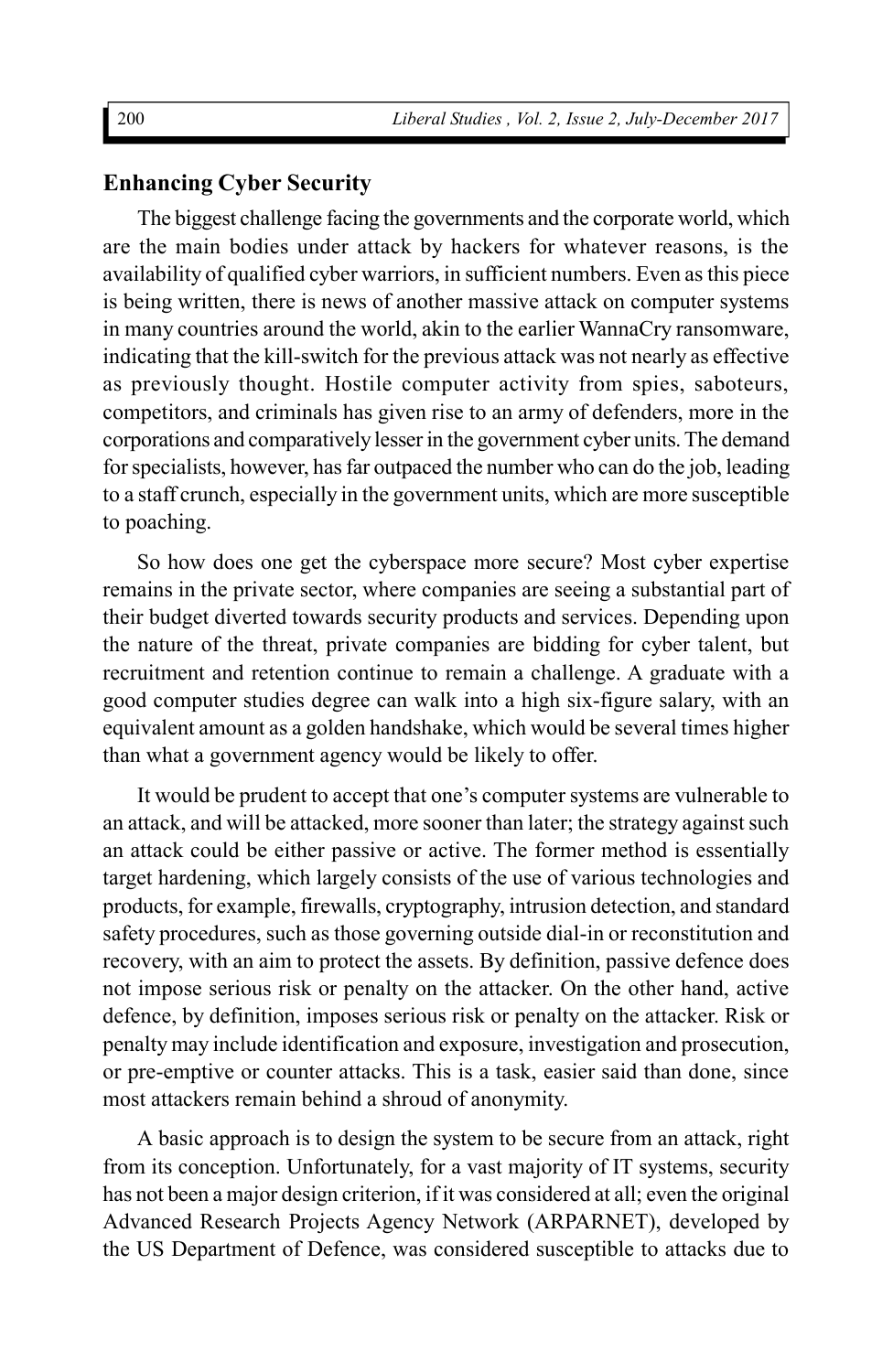design flaws. If security were made a major design criterion for a new system, there is little doubt that it could be made more secure than most of its predecessors. However, there should be no delusion that newly designed large, complex systems can be kept safe and secure in today's world!

Since security was not a part of the original design in almost all cybersystems that are in extensive use, the world today has an enormous legacy of insecure systems. Improving security for such systems, therefore, is largely a matter of afterthought and patchwork. The problem is compounded by the fact that security patches are often in conflict with the initial design; a modification in design for added security is, therefore, not just costly, but may also result in reduced efficiency and functionality.

For the governments and corporations that are repeated victims of cyber attacks, the biggest challenge is finding cyber warriors with the right qualifications and in sufficient numbers to ward off these attacks, and also fight back. Many countries and organisations, both civil and military, have established cyber forces to fight back, but it is a task not so easy, for the demand for experts has thus far outpaced the supply.

## **India Prepares for Cyber War**

Cyber security, a relatively nascent project in India, has not kept pace with the growth of the IT sector; cyber crime was categorised as a punishable offence only as late as 2008, when the government promulgated the IT Act 2008. This came at a time when official data was now increasingly being stored online and hostile neighbours and extremist groups were garnering their resources and expertise for an all-out cyber war; not only China and Pakistan, but even USA was nosing around for official information. The most frequent incursions were noticed in the PM's office, Ministry of External Affairs (MEA) and Ministry of Defence (MoD).

As is with all countries, India too, began readying itself for defence against a cyber attack, and as is with all countries, not much is known in the public domain, barring a few, scattered news items ("India Readies Cyber Army to Spy on Hostile Nations, *Times of India*, 05 August 2010). After a spate of attacks starting from 2007 (see table) on its computer systems, a strategy of taking the fight back to the hackers was formulated in a security meet, chaired by the then National Security Adviser (NSA), Shiv Shankar Menon, in early August 2010. Some of the salient outcomes of the meeting were:

(i) A pilot Joint Working Group (JWG) under the NSA, proposed the creation of a permanent JWG, under the National Security Council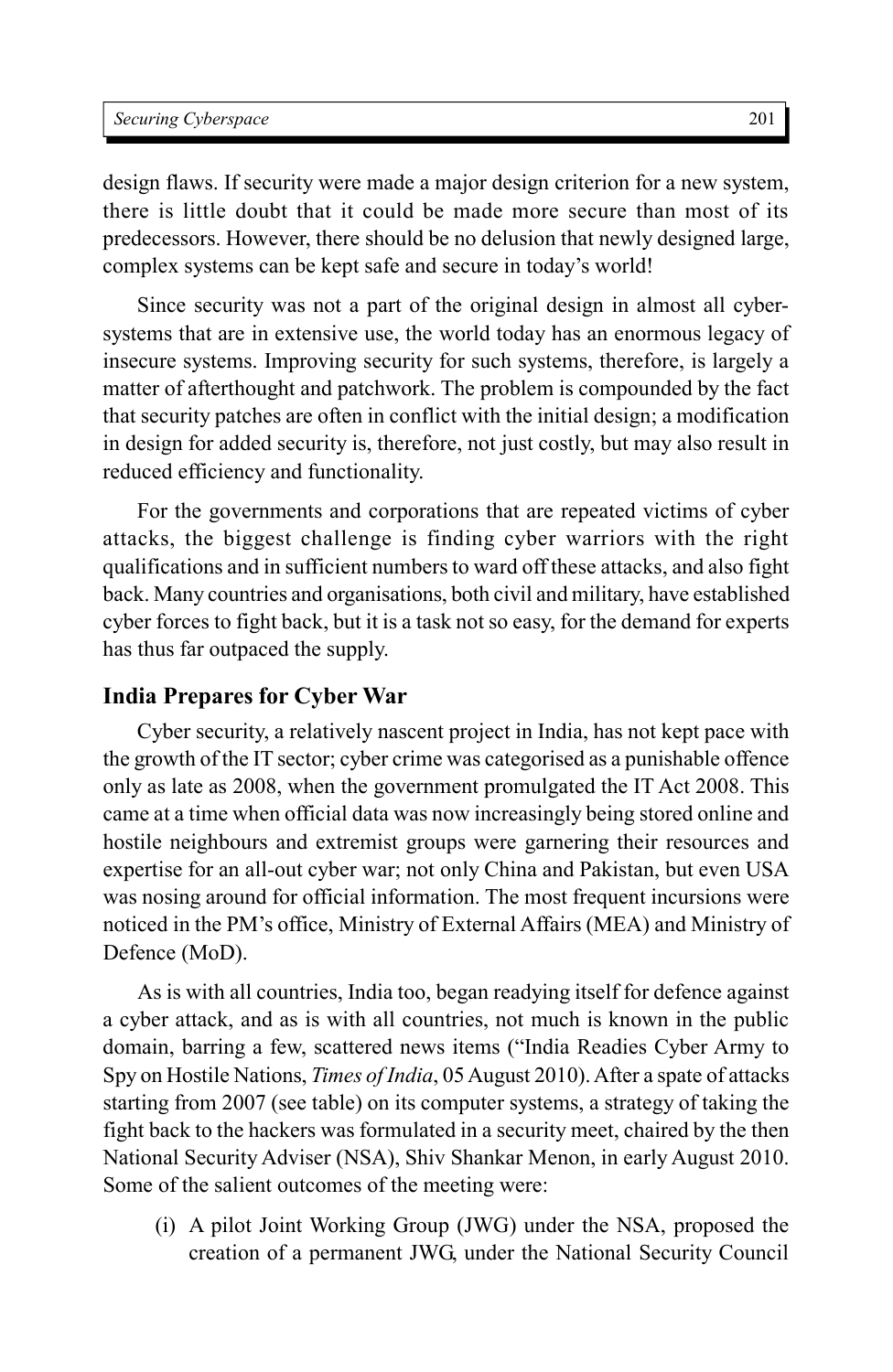Secretariat (NSCS), which falls under the National Security Council, headed by the PM.

- (ii) The JWG would be an advisory body and will coordinate publicprivate partnerships.
- (iii) The setting up of a Joint Committee on International Cooperation and Advocacy.
- (iv) The private companies would set up their cyber security infrastructure and share their knowledge with the NSCS and others in the sector, to protect Indian companies from cyber attacks.
- (v) The creation of testing and certification centres and pilot projects for conducting test audit on IT products.

|      | <b>Phishing</b> | Probing | <i>Virus/Malware</i> | <b>Spam</b>              | <b>Website Attacks</b> | <b>Others</b> |
|------|-----------------|---------|----------------------|--------------------------|------------------------|---------------|
| 2004 | 03              | 11      | 05                   |                          |                        | 04            |
| 2005 | 101             | 40      | 95                   | $\overline{\phantom{0}}$ |                        | 18            |
| 2006 | 339             | 177     | 19                   | $\overline{\phantom{0}}$ |                        | 17            |
| 2007 | 392             | 223     | 358                  |                          |                        | 264           |
| 2008 | 604             | 265     | 408                  | 305                      | 835                    | 148           |
| 2009 | 374             | 303     | 596                  | 285                      | 6548                   | 160           |
| 2010 | 508             | 277     | 2817                 | 181                      | 6344                   | 188           |
| 2011 | 674             | 1748    | 2765                 | 2480                     | 4394                   | 1240          |

*Source:* CERT, *ET Magazine*, 13-19 October 2013.

IT workers and ethical hackers who would have been recruited for the ambitious project are supposedly protected by law; as per Indian law, hackers are punishable with imprisonment of up to three years, or a fine of up to Rs two lakhs, or both. Their expertise was planned to be used, not just for defence, but also to go on the offensive or carry out pre-emptive strikes against hostile countries.

As per available information, the government's cyber security plan, formulated in mid-2013, looked at getting together institutions like the National Technical Research Organisation (NTRO), MoD, MHA, CERT-In, and other related agencies to work towards a common cause, with NTRO as the umbrella organisation, working in close liaison with the Defence Intelligence Agency (DIA). The move was welcomed in legal and IT organisations, as a belated measure against a growing menace; however, turf wars between the many official agencies hurt a coordinated approach in cyber security. In the meanwhile, the private sector has forged ahead with their plans of creating PPPs, developing security solutions and sharing or selling the solutions.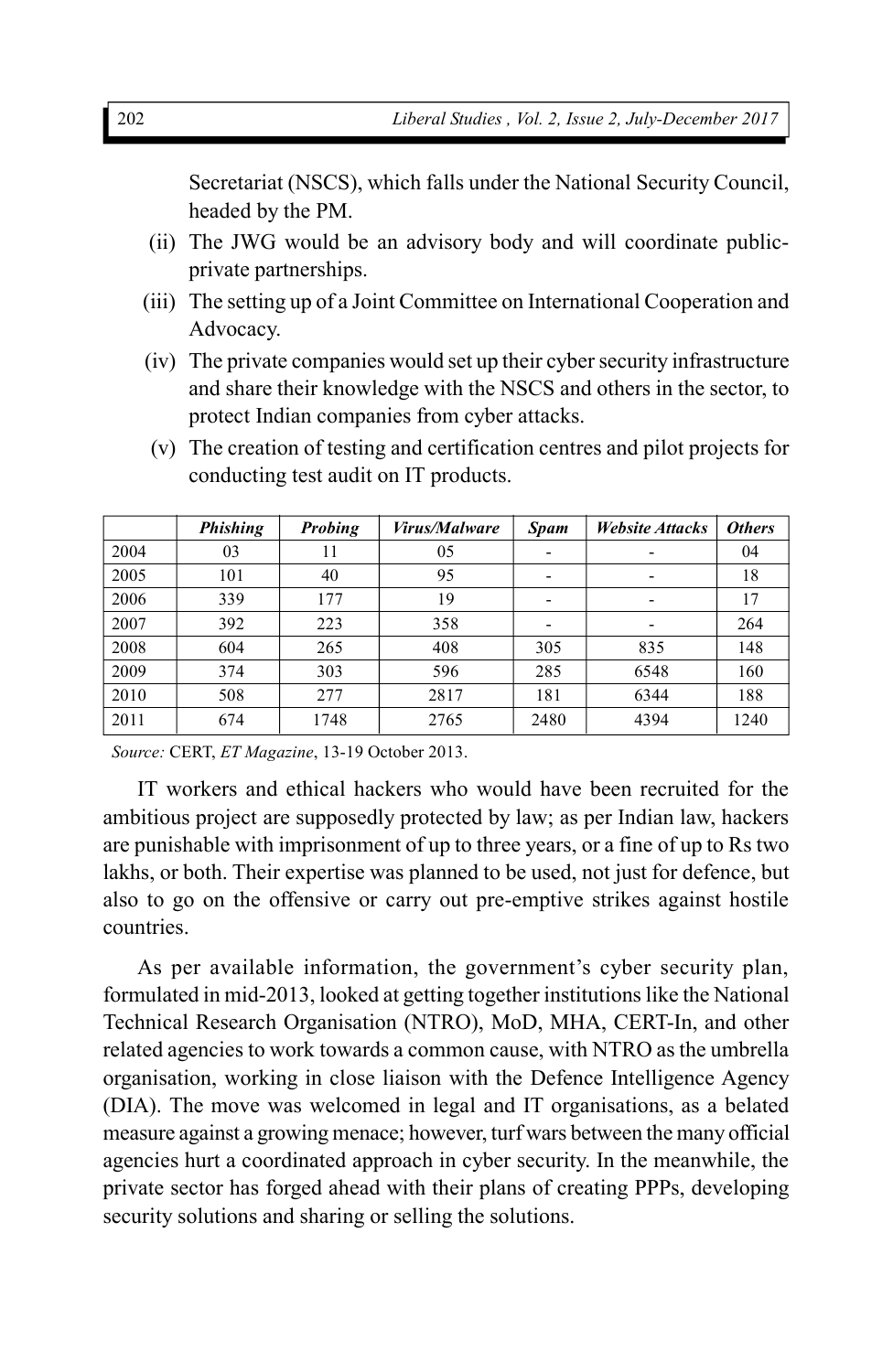In sheer numbers, recruitment should not have been a major problem. As per Nasscom, the country produces more than six lakh professionals, who are technical graduates or post-graduates; this massive number is complemented by the teeming workforce in R&D, anti-virus, and software centres of Indian and international companies. To ensure a steady 'supply' of IT professionals, the NSA Secretariat also directed the HRD and IT ministries to introduce cybersecurity as a subject in the curriculum of IITs and other educational institutes. Notwithstanding the efforts, the known figures state that India has only around 600 professionals working with the government, compared with about 125,000 in China, 100,000 in USA and 75000 in Russia.

Despite the NSA's measures to enhance cyber-security, attacks continue to take place at regular intervals and with varying intensity, and the available remedial measures have not actually been very effective. In late 2010, the website of Central Bureau of Investigation (CBI) was hacked and was back in business after a fairly long break of more than three days. On Republic Day in 2014, Pakistani hackers defaced a total of 2118 websites, including those of some prominent public sector banks, in what was then termed as a major cyber attack. The Global Cyber Security Response Team (GCSRT), based in Bengaluru, confirms that this 'major attack' came two weeks after 1400 sites were hacked!

Although the government has circulated Computer Security Policy and Guidelines to all the ministries and departments on taking steps to prevent, detect and mitigate cyber attacks, the flurry of attacks continue. Pavan Duggal, a known cyber-lawyer and an expert on cyber-security, told rediff.com in December 2010, "India has not notified most of its sensitive government sites as protected systems, despite the IT Act being in place since 2008. This shows a lack of seriousness in fighting cyber related issues." This lack of seriousness, is due to a lack of understanding of the gravity of the problem.

Along with the small group of hackers or computer experts who help the government, there is a one well-known industrialist who has taken the bull by the horns. Mukesh Ambani, Chairman of the Reliance Industries Limited (RIL), floated a plan to develop security solutions for captive use at its many business sites.

### **Concluding Thoughts**

Cyber-security capabilities are of great importance, as cyber-space will be the fifth dimension of future warfare, the others being air, land sea and space; within these capabilities, offensive capabilities are essential. The power of an offensive attack cannot be overlooked after attacks with cyber-weapons like